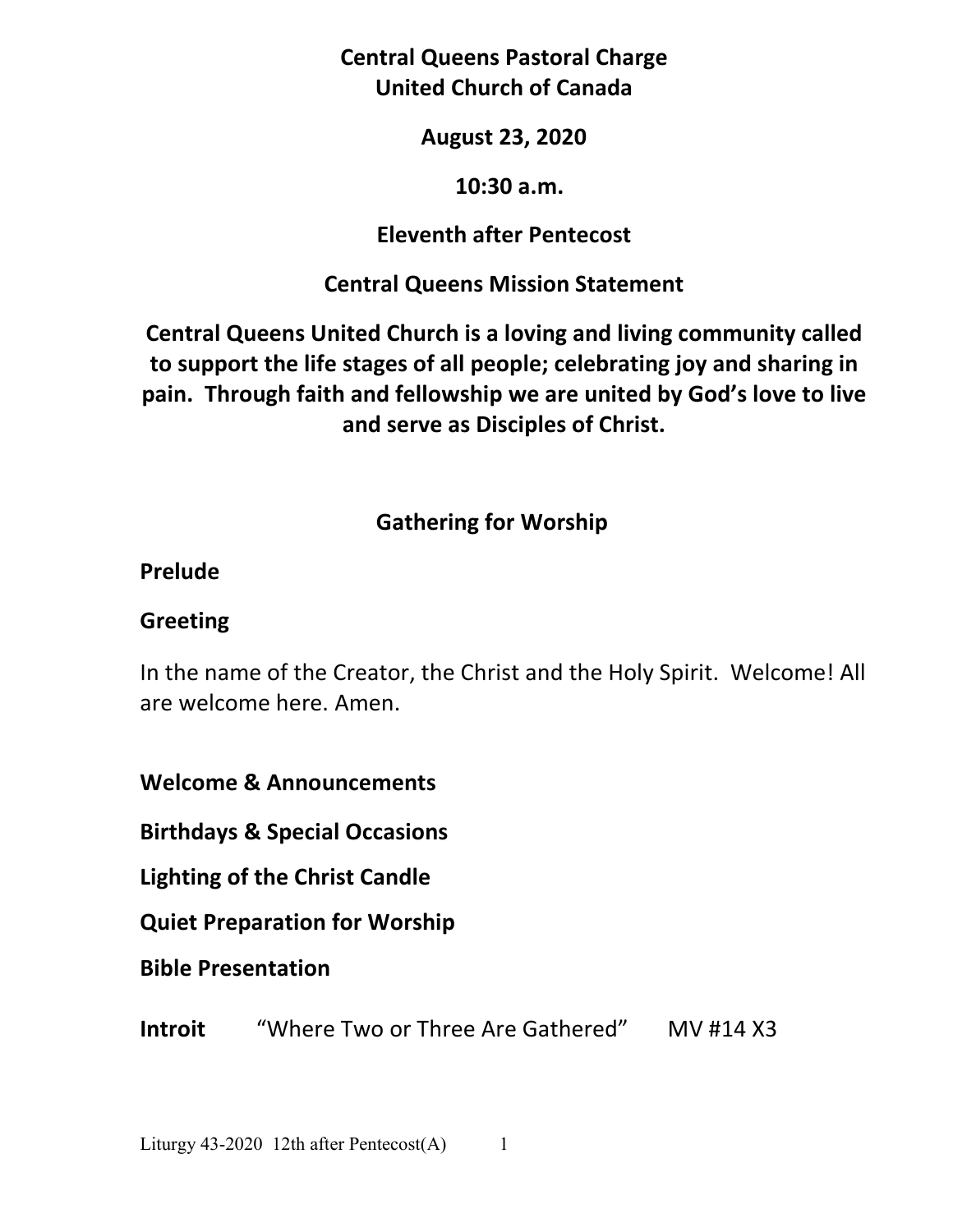### **Call to Worship**

Who do you say I am? **Some say Moses, some say Elijah, prophet who comes with a word from the Holy.** 

Who do you say I am?

 **Some say Messiah, some say "Human One", healer who shares the life of the Holy.**

 Who do you say I am?  **Some say Emmanuel, God-with-us, some say Wisdom, teacher of truth some say Ruler of Peace, Bringer of Justice.**

 And you, who have gathered here today, who do you say I am?  **You are the Body to which we belong; we are your members, each needed, treasured. In you we are transformed into your Hope, your Love, your Vision. You are the One we long for, the One we seek here today, the One who empowers our lives.** 

Come, let us worship!

**Hymn** "Praise the Lord with the Sound of Trumpet"VU #245

# **Prayer of Approach**

**God of the ages, enable us to know your nearness, as we become aware of fire in our hearts during this hour of worship. Gift us with strength and faith, we pray, so that after worship ends, we may, with renewed hearts, continue your service in the world. Through the living Christ we pray. Amen.** 

Liturgy 43-2020 12th after Pentecost $(A)$  2 *We share in the ancient prayer Jesus prayed ...*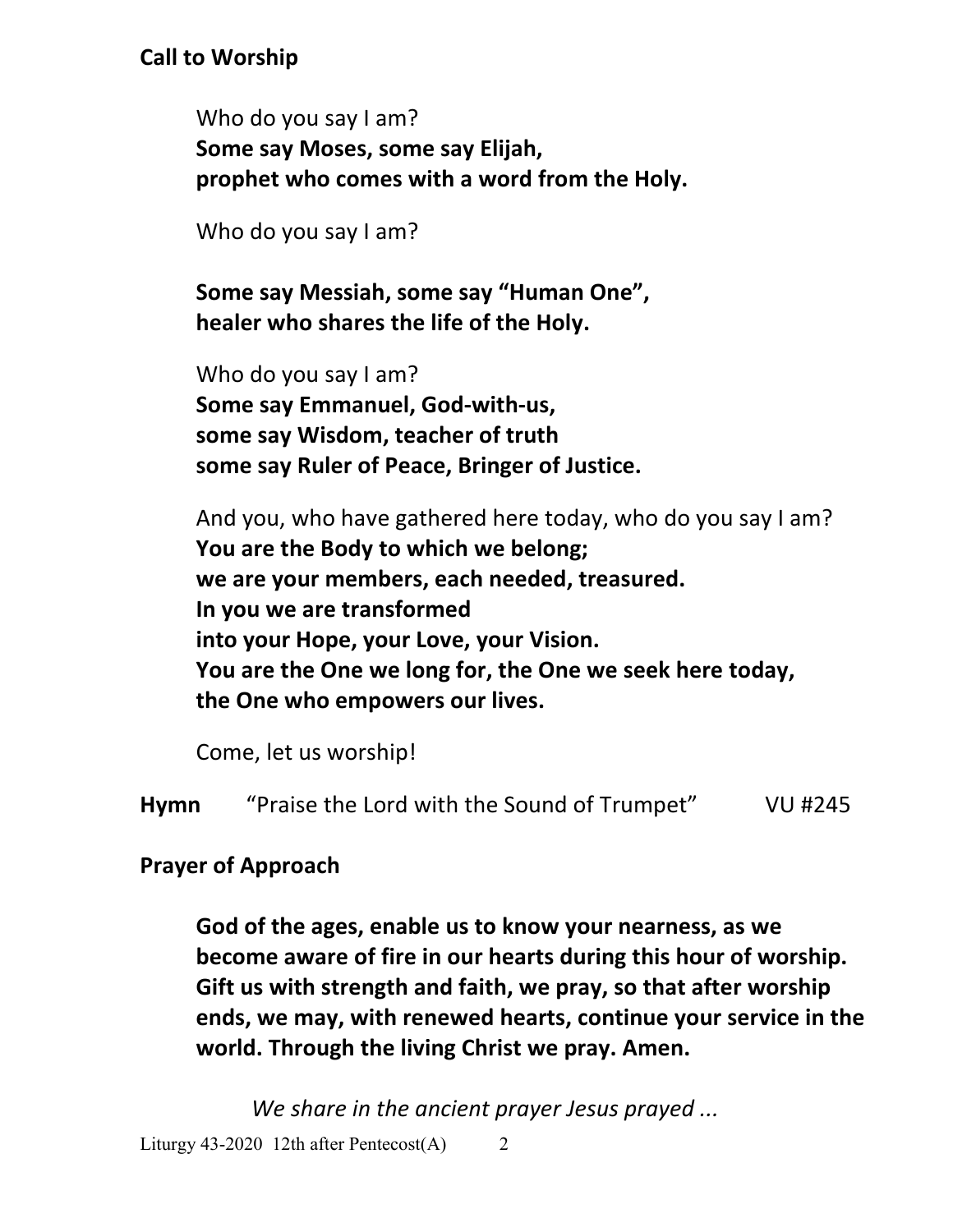**Lord's Prayer** 

**Our Father, who art in heaven, hallowed be thy name. Thy Kingdom come, thy will be done on earth, as it is in heaven. Give us this day our daily bread; and forgive us our trespasses, as we forgive those who trespass against us; and lead us not into temptation, but deliver us from evil. For thine is the kingdom, the power, and the glory, for ever and ever. Amen.**

| Psalm 124 |                                   | VU #848 |
|-----------|-----------------------------------|---------|
| Hymn      | "Welcome, Jesus, You Are Welcome" | MV #137 |

### **All God's Children**

# **Presentation of Our Gifts**

# **Prayer of Confession**

Mother God, stand on the birthstool with us. The pain is too much to bear. Our world has dealt so "shrewdly" with your people that your renewal seems impossible. Fears of economic uncertainty confront us all and seem to limit our choices; Fears of immigrants and strangers in our midst seem to require walls; Fears about changing traditions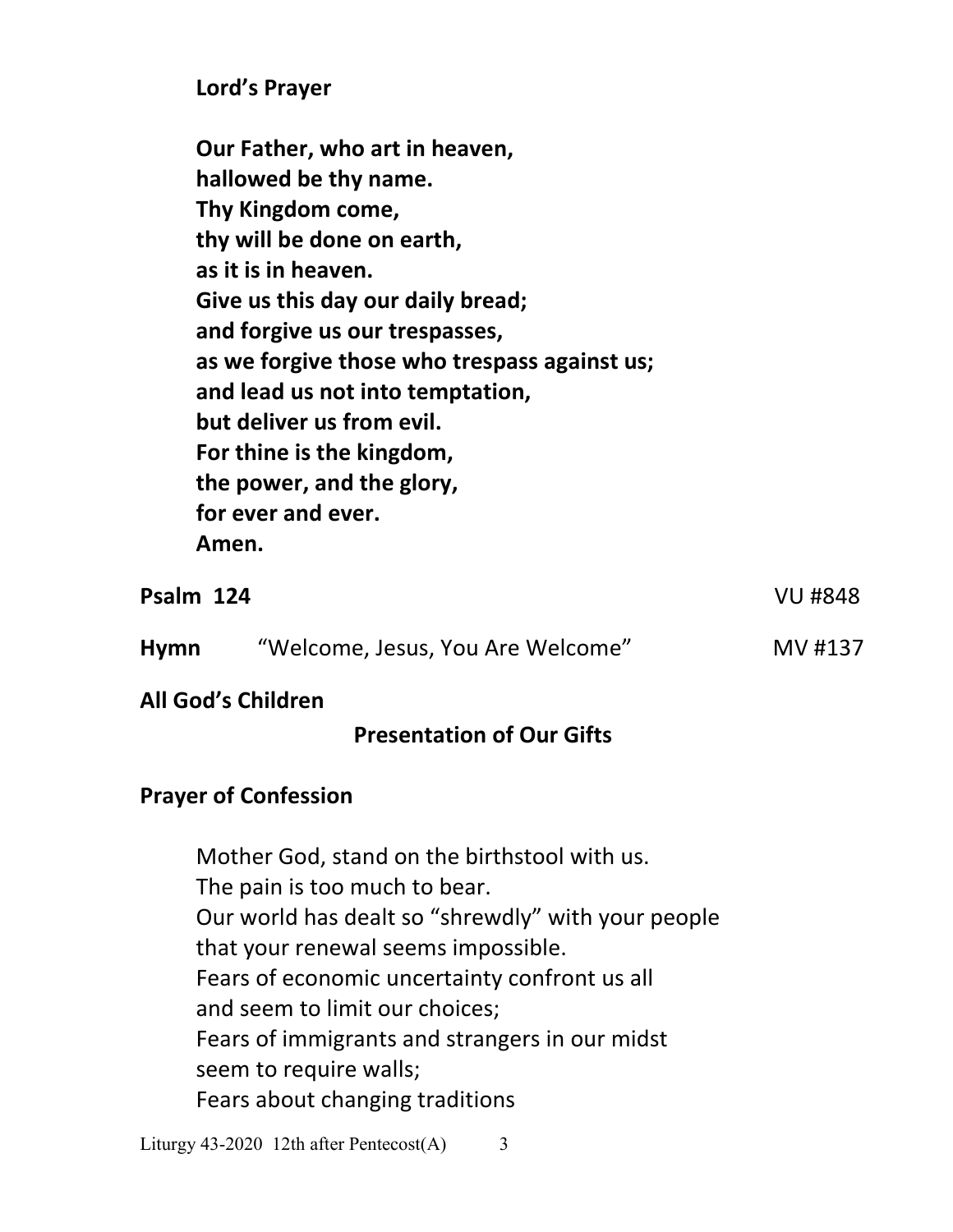seem to require blocks to new family expressions. We lament, Mother God, but we don't push through the fear. Let us open ourselves to labour with you. Stand on the birthstool with us. Push us to labour in your love.

#### **Assurance of God's Unending Love**

 The God of Moses and Miriam, "I AM WHO I AM", makes a way for you. God holds your hand and insists upon life. You are a channel of this love, now and always. Praise be to the God of life who is, now and forever!

### **"Halle, Halle, Hallelujah"**

### **Offertory Invitation**

 The Letter to the Romans reminds us that we all have gifts to share. When we give, we give generously. When we feel compassion for those in need, we give cheerfully. Let us share what we have to offer to God generously and cheerfully, so that God's good work may continue.

| <b>Offertory</b> | "What Can I Do?" | MV #191 |
|------------------|------------------|---------|
|                  |                  |         |

### **Presentation of Offering**

#### **Offertory Prayer**

O God, bless the offerings we make today, as well as the time, talent, and concern we will offer you this week. Keep our hearts free of worry so that we can give what we have freely, trusting your Spirit to accomplish more than we can ask or imagine in Christ's name. Amen.

### **Listening for the Word**

### **Sacred Readings**

Liturgy 43-2020 12th after Pentecost $(A)$  4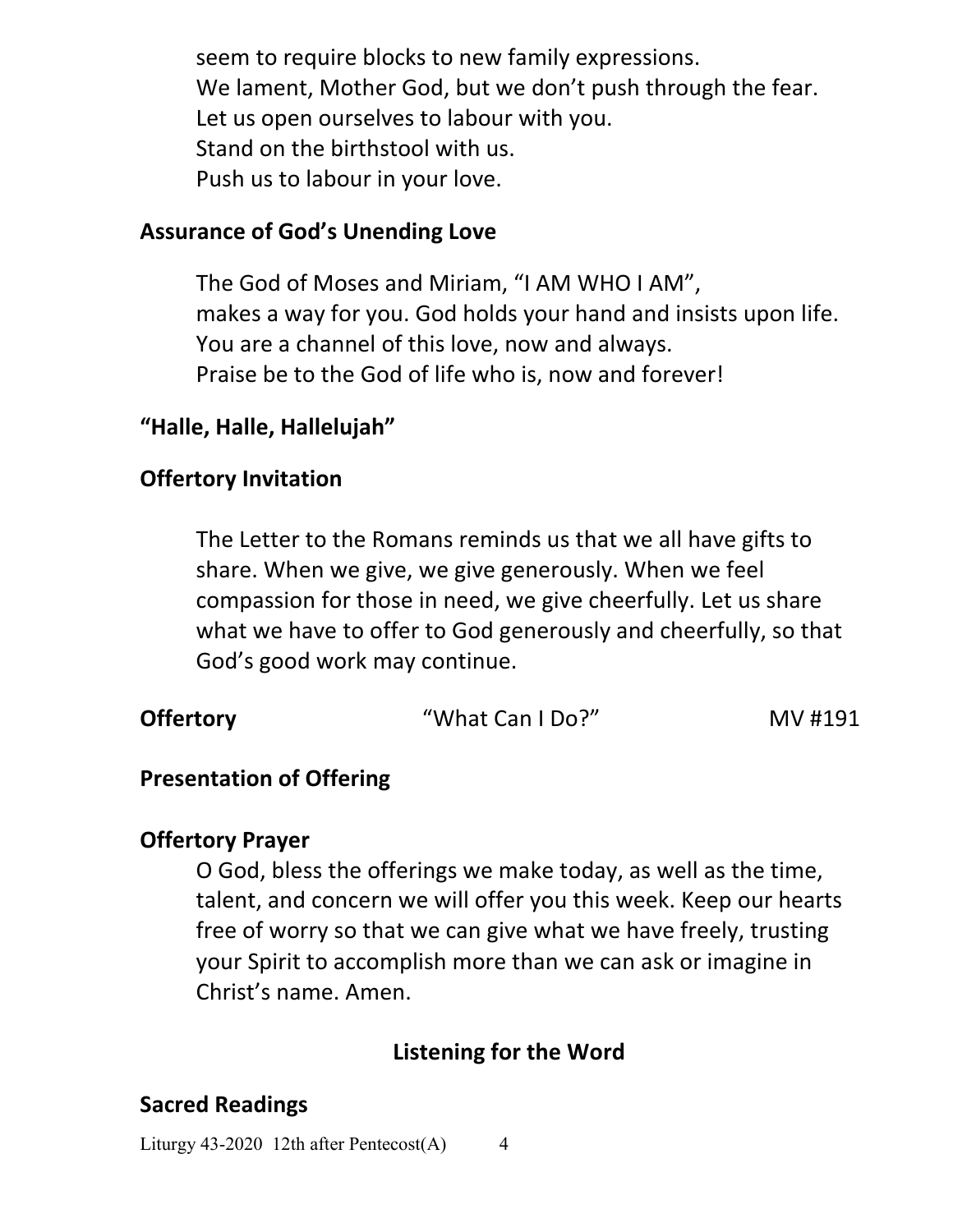### **Romans 12:1-8**

I appeal to you therefore, brothers and sisters, by the mercies of God, to present your bodies as a living sacrifice, holy and acceptable to God, which is your spiritual worship. Do not be conformed to this world, but be transformed by the renewing of your minds, so that you may discern what is the will of God—what is good and acceptable and perfect.

For by the grace given to me I say to everyone among you not to think of yourself more highly than you ought to think, but to think with sober judgment, each according to the measure of faith that God has assigned. For as in one body we have many members, and not all the members have the same function, so we, who are many, are one body in Christ, and individually we are members one of another. We have gifts that differ according to the grace given to us: prophecy, in proportion to faith; ministry, in ministering; the teacher, in teaching; the exhorter, in exhortation; the giver, in generosity; the leader, in diligence; the compassionate, in cheerfulness.

### **Matthew 16:13-20**

Now when Jesus came into the district of Caesarea Philippi, he asked his disciples, "Who do people say that the Son of Man is?" And they said, "Some say John the Baptist, but others Elijah, and still others Jeremiah or one of the prophets." He said to them, "But who do you say that I am?" Simon Peter answered, "You are the Messiah, the Son of the living God." And Jesus answered him, "Blessed are you, Simon son of Jonah! For flesh and blood has not revealed this to you, but my Father in heaven. And I tell you, you are Peter, and on this rock I will build my church, and the gates of Hades will not prevail against it. I will give you the keys of the kingdom of heaven, and whatever you bind on earth will be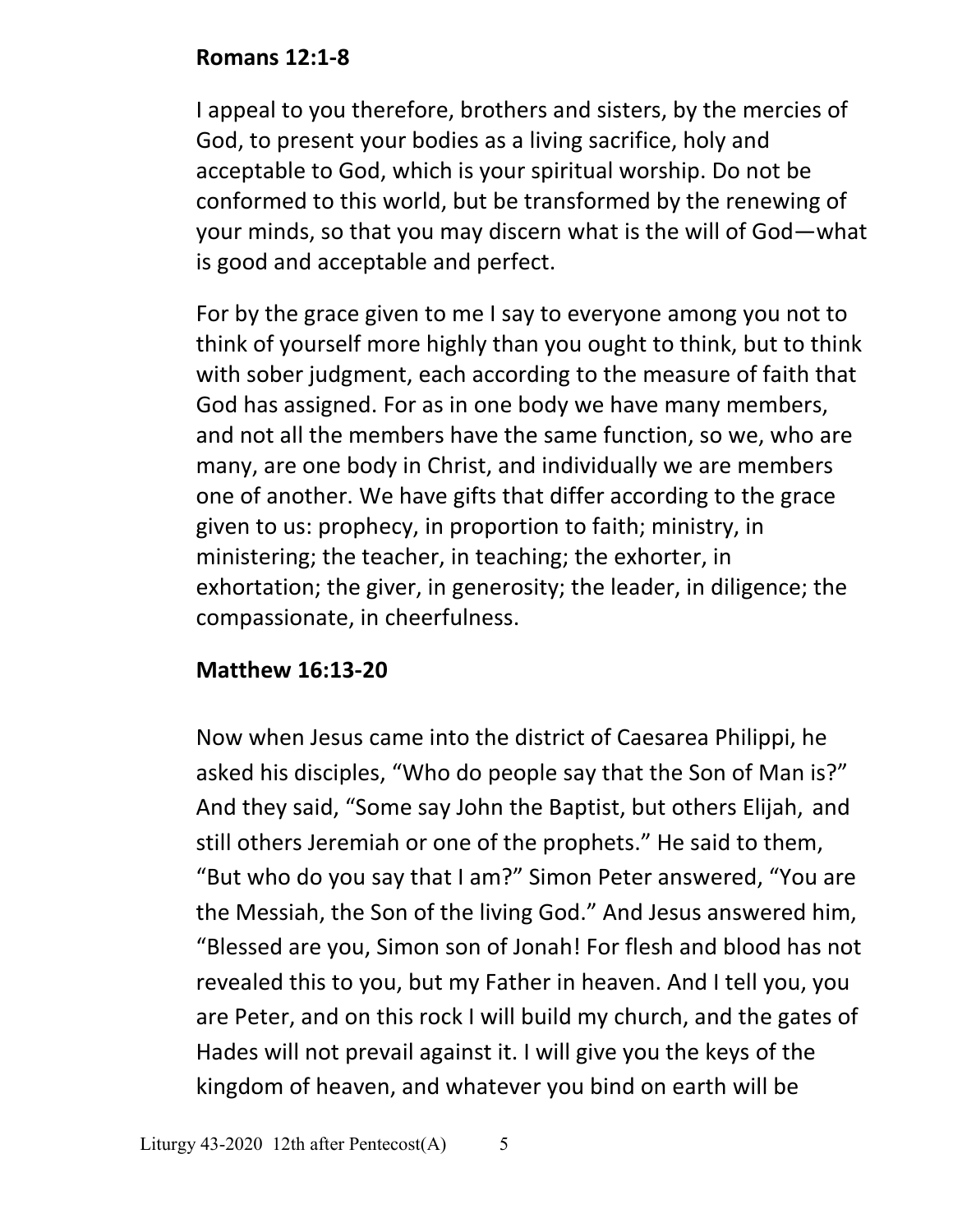bound in heaven, and whatever you loose on earth will be loosed in heaven." Then he sternly ordered the disciples not to tell anyone that he was the Messiah.

**Anthem** "Going Home"

### **Sermon**

### **Pastoral Prayer**

Life-giving God, you equip your people with gifts to work for your kin-dom, bringing justice and peace to every land and community.

 Through your Spirit, O God, you give the gift of prophecy. Help us to use this gift to speak words of justice and truth into situations where people are exploited or treated unfairly. Guide our actions so that we might influence change for good in the world, and bring hope to the hopeless.

 You give the gift of serving, O God, in the example of your Child Jesus. Help us to use this gift to serve those who have been cast aside by structures of power and privilege. Increase our awareness of injustice and our dedication to work with those who suffer its effects. May the abundance we share in our country touch every life and community in this land.

 God of wisdom, you give the gift of teaching. Help us to use this gift to ensure that every child has access to education and opportunity. Be with every teacher and every student in the coming months as schools adapt to the challenges of COVID-19. Support creative teaching and diligent learning in every school and centre for learning.

 God of hope, you give the gift of encouragement. Help us to use this gift to hearten all who are struggling in these difficult days. Bless us with words and actions to bring comfort to all who morn, to those coping with mental or physical illness, and to any who feel isolated or left behind.

 God of purpose and promise, you give the gift of leadership. Help us to use this skill to build up our communities and model respectful ways of living and loving. Show us how our churches can be places of support within our neighbourhoods.